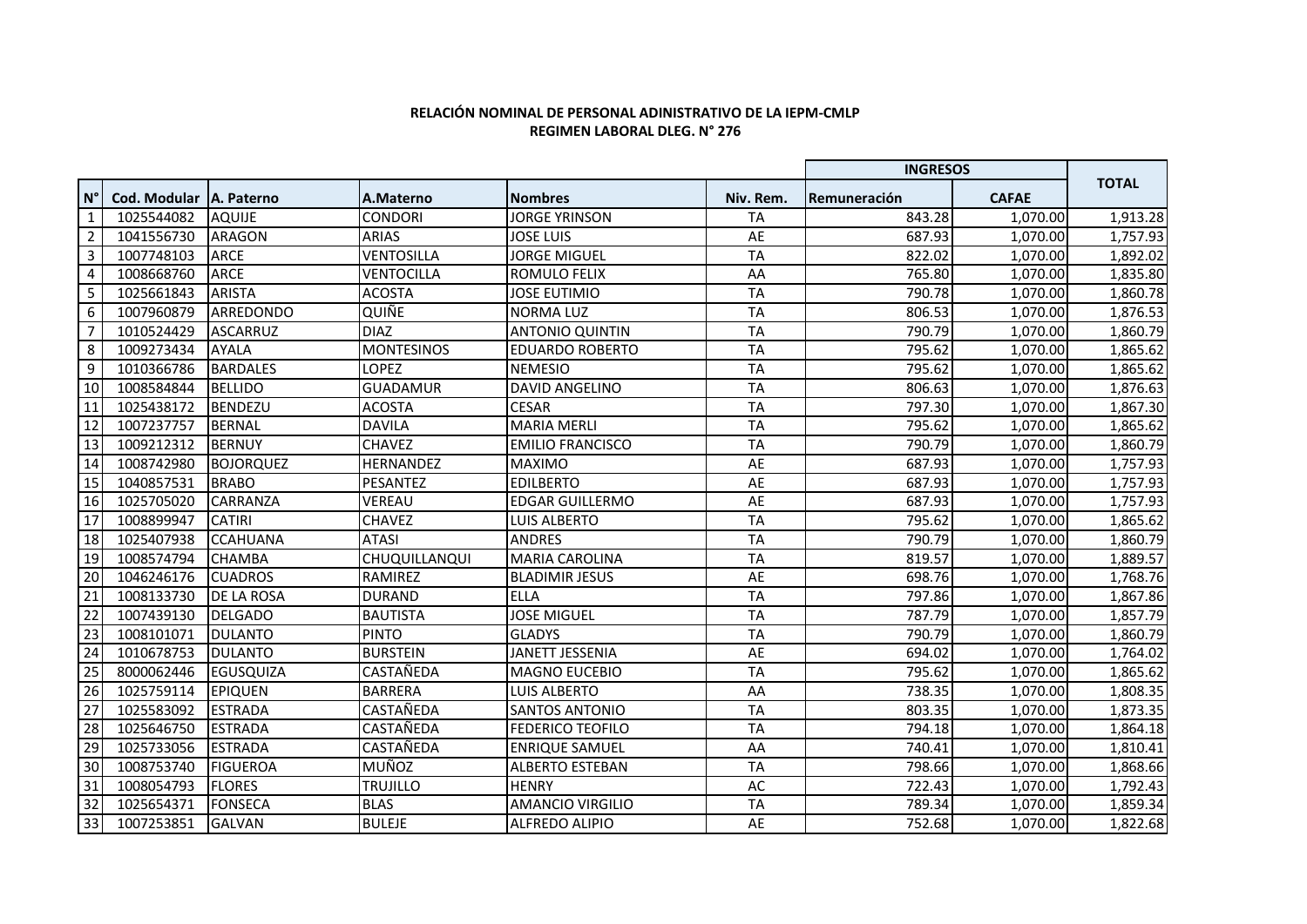| 34              | 1008475114 GARCIA |                  | LOZANO           | <b>QUINTO</b>          | AA              | 736.90 | 1,070.00 | 1,806.90 |
|-----------------|-------------------|------------------|------------------|------------------------|-----------------|--------|----------|----------|
| 35              | 1010148167        | GUEVARA          | LAIZA            | <b>ROSA MARIA</b>      | <b>TE</b>       | 704.56 | 1,070.00 | 1,774.56 |
| 36              | 1010298041        | GUEVARA          | LAIZA            | YOVANA OLINDA          | AE              | 687.93 | 1,070.00 | 1,757.93 |
| $\overline{37}$ | 1006194380        | <b>GUTIERREZ</b> | <b>TORRE</b>     | <b>MANUEL ROGELIO</b>  | $\overline{PE}$ | 845.8  | 1,110.00 | 1,955.80 |
| 38              | 1046604567        | GUTIERREZ        | <b>CUTIN</b>     | <b>CARLOS FERNANDO</b> | AE              | 698.76 | 1,070.00 | 1,768.76 |
| 39              | 1025837244        | HERRERA          | <b>GUTIERREZ</b> | JUAN DE LA CRUZ        | AA              | 732.07 | 1,070.00 | 1,802.07 |
| 40              | 1008710548        | HUAMAN           | <b>ARAUJO</b>    | <b>WUALTHER GERMAN</b> | AA              | 732.07 | 1,070.00 | 1,802.07 |
| 41              | 1009277968        | HUAMAN           | <b>ARAUJO</b>    | <b>JAVIER HECTOR</b>   | TE              | 757.07 | 1,070.00 | 1,827.07 |
| 42              | 1010369353        | <b>HURTADO</b>   | <b>CENTENO</b>   | LUIS                   | <b>TA</b>       | 795.62 | 1,070.00 | 1,865.62 |
| 43              | 1010662559        | <b>IHURTADO</b>  | MELGAREJO        | <b>JUAN</b>            | AE              | 694.02 | 1,070.00 | 1,764.02 |
| 44              | 1008069665        | <b>JUAREZ</b>    | <b>HUAYANI</b>   | <b>VILMA BERTILA</b>   | PD              | 899.29 | 1,110.00 | 2,009.29 |
| 45              | 1043490838        | LARA             | <b>GIRALDEZ</b>  | <b>JORGE LUIS</b>      | TE              | 709.00 | 1,070.00 | 1,779.00 |
| 46              | 1025649587        | LOJA             | <b>BOCA</b>      | <b>FILEMON BENITO</b>  | <b>TA</b>       | 795.62 | 1,070.00 | 1,865.62 |
| 47              | 1040966214        | <b>LOPEZ</b>     | <b>SOTO</b>      | <b>JACINTO</b>         | AE              | 711.02 | 1,070.00 | 1,781.02 |
| 48              | 1048791270        | <b>LOPEZ</b>     | <b>RIZ</b>       | <b>GIOVANNI</b>        | AE              | 695.49 | 1,070.00 | 1,765.49 |
| 49              | 1025500983        | LUDEÑA           | <b>HERRERA</b>   | <b>MAXIMO</b>          | <b>TA</b>       | 789.34 | 1,070.00 | 1,859.34 |
| 50              | 1009737456        | MACHADO          | RAMIREZ          | <b>RODOLFO</b>         | AA              | 764.54 | 1,070.00 | 1,834.54 |
| 51              | 1025440590        | MENDOZA          | VIZARRAGA        | <b>MAXIMO</b>          | <b>TA</b>       | 790.79 | 1,070.00 | 1,860.79 |
| 52              | 1048918617        | <b>IMORI</b>     | <b>GUTIERREZ</b> | <b>HUGO ANTONIO</b>    | AA              | 764.55 | 1,070.00 | 1,834.55 |
| 53              | 1008988760        | MUNGUIA          | <b>VILLEGAS</b>  | <b>WILIAN MANUEL</b>   | <b>TA</b>       | 787.79 | 1,070.00 | 1,857.79 |
| 54              | 1009118581        | MUNGUIA          | TELLO            | <b>ALFONZO</b>         | <b>TA</b>       | 794.18 | 1,070.00 | 1,864.18 |
| 55              | 1041478321        | IOLIVO           | CORDOVA          | <b>CARLOS ENRIQUE</b>  | AE              | 694.02 | 1,070.00 | 1,764.02 |
| 56              | 1008728859        | ORIHUELA         | <b>AQUINO</b>    | <b>LUIS RAFAEL</b>     | AA              | 738.35 | 1,070.00 | 1,808.35 |
| 57              | 1019865790        | ORIHUELA         | <b>ARRIOLA</b>   | <b>SERGIO EUSEBIO</b>  | AA              | 738.35 | 1,070.00 | 1,808.35 |
| 58              | 1006617547        | <b>OSORIO</b>    | <b>MONTES</b>    | ALEJANDRO MARCOS       | AA              | 736.62 | 1,070.00 | 1,806.62 |
| 59              | 1006640899        | <b>OSORIO</b>    | <b>MONTES</b>    | <b>LEOCADIO</b>        | AA              | 740.02 | 1,070.00 | 1,810.02 |
| 60              | 1008340404        | PARIONA          | <b>RODRIGUEZ</b> | <b>FAUSTO</b>          | <b>TA</b>       | 795.62 | 1,070.00 | 1,865.62 |
| 61              | 1010331625        | PRADO            | <b>JAIMES</b>    | <b>NESTOR MOISES</b>   | AE              | 687.93 | 1,070.00 | 1,757.93 |
| 62              | 1041043031        | PRADO            | <b>HUAMAN</b>    | MILAGROS GIOVANA       | AE              | 698.76 | 1,070.00 | 1,768.76 |
| 63              | 1008312320        | PUNIL            | RAMIREZ          | <b>JUSTINIANO</b>      | <b>TA</b>       | 794.18 | 1,070.00 | 1,864.18 |
| 64              | 1008322425        | PUNIL            | RAMIREZ          | <b>FORTUNATO</b>       | <b>TA</b>       | 794.18 | 1,070.00 | 1,864.18 |
| 65              | 1009201554        | RAMOS            | <b>RAMOS</b>     | PABLO ARNALDO          | PD              | 890.02 | 1,110.00 | 2,000.02 |
| 66              | 1009314193        | <b>RAQUI</b>     | <b>CARHUAS</b>   | <b>WALTER RAUL</b>     | AA              | 781.60 | 1,070.00 | 1,851.60 |
| 67              | 1010576078        | <b>REA</b>       | <b>CONTRERAS</b> | SEBASTIAN              | <b>TA</b>       | 794.18 | 1,070.00 | 1,864.18 |
| 68              | 1025654494        | <b>RECUAY</b>    | <b>PARQUE</b>    | <b>BENEDICTO</b>       | <b>TA</b>       | 792.52 | 1,070.00 | 1,862.52 |
| 69              | 1047476458        | <b>RIVAS</b>     | <b>ATAUCUSI</b>  | <b>JULIAN JULIO</b>    | AE              | 687.93 | 1,070.00 | 1,757.93 |
| 70              | 1009479742        | RODRIGUEZ        | <b>GONZALES</b>  | ELIZABETH GIOVANNA     | <b>TA</b>       | 819.02 | 1,070.00 | 1,889.02 |
| 71              | 1008502213        | ROMERO           | VALVERDE         | YOLANDA ESTELA         | AE              | 695.49 | 1,070.00 | 1,765.49 |
| 72              | 1025806402        | <b>RUIZ</b>      | <b>HERNANDEZ</b> | <b>LUIS MARINO</b>     | <b>TA</b>       | 795.62 | 1,070.00 | 1,865.62 |